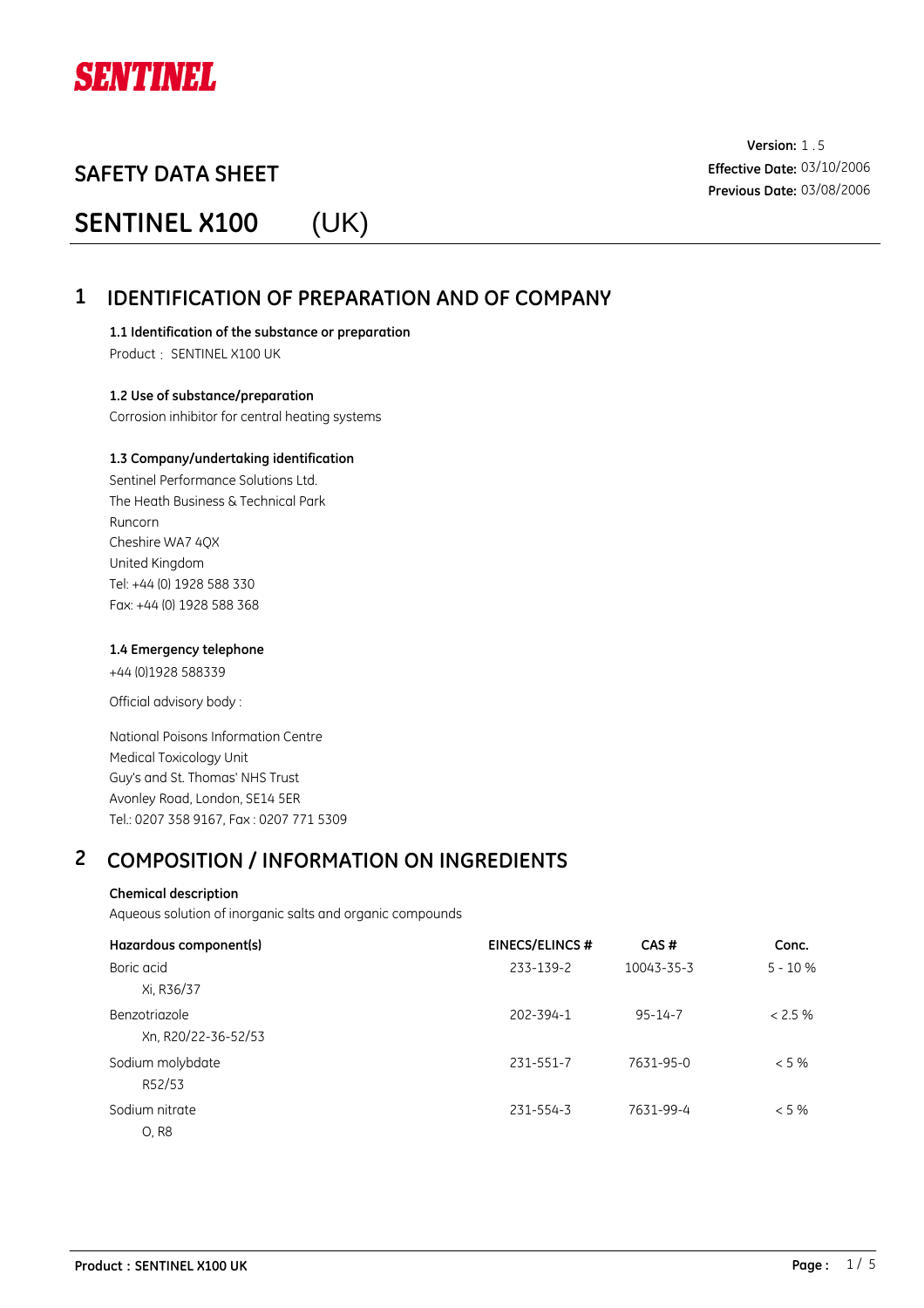

## **SENTINEL X100**

**Version:** 1.5 **Effective Date:** 03/10/2006 **Previous Date:** 03/08/2006

#### **Remarks**

The classification of the above substance(s) is given, including the symbol letters and R phrases which are assigned in accordance with their physicochemical, health and environmental hazards. Please refer to section 16 (Relevant R phrases, used in sections 2 and 3 of this SDS), where the full text of each relevant R phrase is listed.

### **3 HAZARDS IDENTIFICATION**

#### **Important hazards**

| - Health/physical hazard | Not considered hazardous to health.                             |
|--------------------------|-----------------------------------------------------------------|
| - Symptoms of exposure   | Prolonged or repeated contact may cause transient irritation.   |
| - Environmental hazards  | The product is not classified as dangerous for the environment. |

### **4 FIRST AID MEASURES**

| Skin contact | Wash with water.                                |
|--------------|-------------------------------------------------|
| Eye contact  | Flush immediately with plenty of running water. |
| Inhalation   | Remove to fresh air.                            |
| Ingestion    | Rinse mouth with water.                         |

## **5 FIRE-FIGHTING MEASURES**

| <b>Extinguishing Media</b><br>- Suitable          | Carbon dioxide, dry chemicals, foam, water spray (fog).                                                                                                                        |
|---------------------------------------------------|--------------------------------------------------------------------------------------------------------------------------------------------------------------------------------|
| Special protective equipment for<br>fire fighters | Self contained breathing apparatus. (CEN: EN 137)<br>Protective clothing (CEN: EN 469)<br>Protective gloves (CEN: EN 659)<br>Helmet (CEN: EN 443)                              |
| Special exposure hazards                          | Oxides of carbon and nitrogen evolved in fire.                                                                                                                                 |
| <b>ACCIDENTAL RELEASE MEASURES</b>                |                                                                                                                                                                                |
| <b>Personal precautions</b>                       | Protective clothing<br>Please refer also to section no. 8 'Exposure controls' for further information.                                                                         |
| <b>Environmental precautions</b>                  | Handle in accordance with good industrial hygiene and safety procedures.<br>Accidental release of large quantities into the aguatic environment may harm aguatic<br>organisms. |

**Methods for Cleaning Up**

**6**

- on soil Absorb onto inert material and dispose of according to Controlled Waste Regulations.

## **7 HANDLING AND STORAGE**

| 7.1 Handling | Do not breathe vapours.<br>Avoid contact with skin and eyes.           |
|--------------|------------------------------------------------------------------------|
| 7.2 Storage  | Keep container tightly closed.<br>Store in cool, well ventilated area. |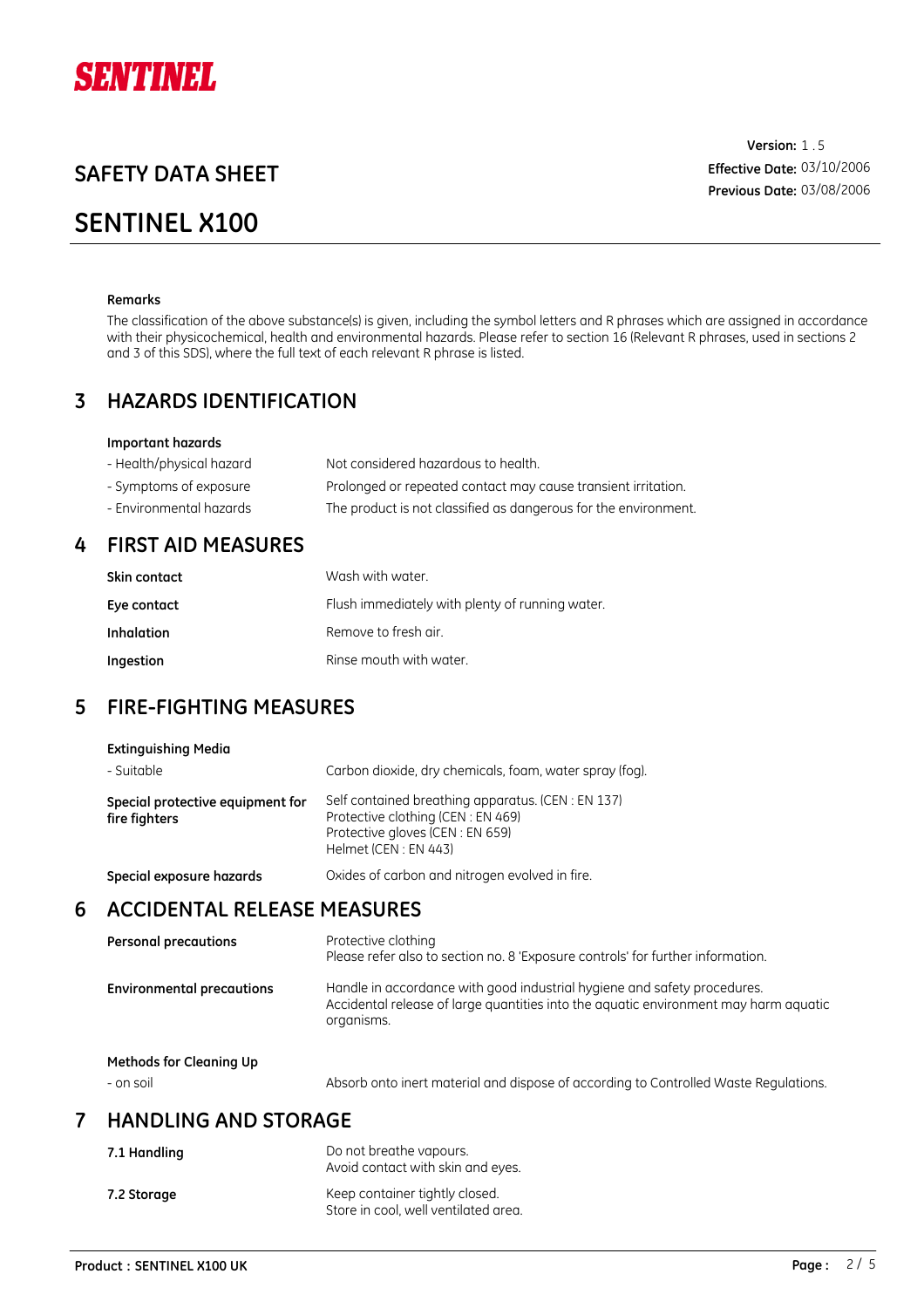

# **SENTINEL X100**

**Version:** 1.5 **Effective Date:** 03/10/2006 **Previous Date:** 03/08/2006

## **8 EXPOSURE CONTROLS/PERSONAL PROTECTION**

| <b>Exposure limit values</b>          |                                                                                                               |
|---------------------------------------|---------------------------------------------------------------------------------------------------------------|
| - WEL (EH40UK)                        | Molybdenum compounds (as Mo) soluble : WEL 5 mg/m <sup>3</sup> (8-hour TWA); 10 mg/m <sup>3</sup> (15-minute) |
| <b>Exposure controls</b>              |                                                                                                               |
| - Recommended engineering<br>controls | Ensure good ventilation.                                                                                      |
| - Respiratory protection              | In case of insufficient ventilation, use a breathing mask with filter type: P2<br>CEN: EN 140; EN 143; EN 149 |
| - Hand protection                     | Protective gloves (Plastic, impervious) (Protection against unintentional short-term contact)<br>CEN : EN 420 |
| - Eye protection                      | Safety goggles.<br>CEN: EN 166                                                                                |
| - Skin protection                     | Protective clothing if splashing or repeated contact with product is likely.<br>CEN : EN 340                  |
| - Environmental exposure controls     | Prevent from entering in public sewers or the immediate environment.                                          |

# **9 PHYSICAL AND CHEMICAL PROPERTIES**

#### **9.1 General information**

| Appearance | Liquid               |
|------------|----------------------|
| Colour     | Colourless to yellow |

#### **9.2 Important health, safety and environmental info**

| pH (concentrated product)         | 6.4                |
|-----------------------------------|--------------------|
| Boiling point/range<br>(°C)       | 100                |
| Flash point (Pensky/Martens)      | (°C) None.         |
| Density at 20°C (kg/m3)           | 1124               |
| Solubility in water (% weight)    | Completely soluble |
| Viscosity at 20°C (mPas)          | 6                  |
| Relative vapour density $(air=1)$ | < 1                |
| Evaporation rate (ether=1)        | $\lt 1$            |
|                                   |                    |

| 9.3 Other information |              |     |
|-----------------------|--------------|-----|
| Melting point, $(C)$  |              | - 2 |
| Pour point,           | $(^\circ$ C) |     |

## **10 STABILITY AND REACTIVITY**

| 10.1 Conditions to avoid                 | Protect from freezing.                         |
|------------------------------------------|------------------------------------------------|
| 10.2 Materials to avoid                  | None known.                                    |
| 10.3 Hazardous decomposition<br>products | Oxides of carbon and nitrogen evolved in fire. |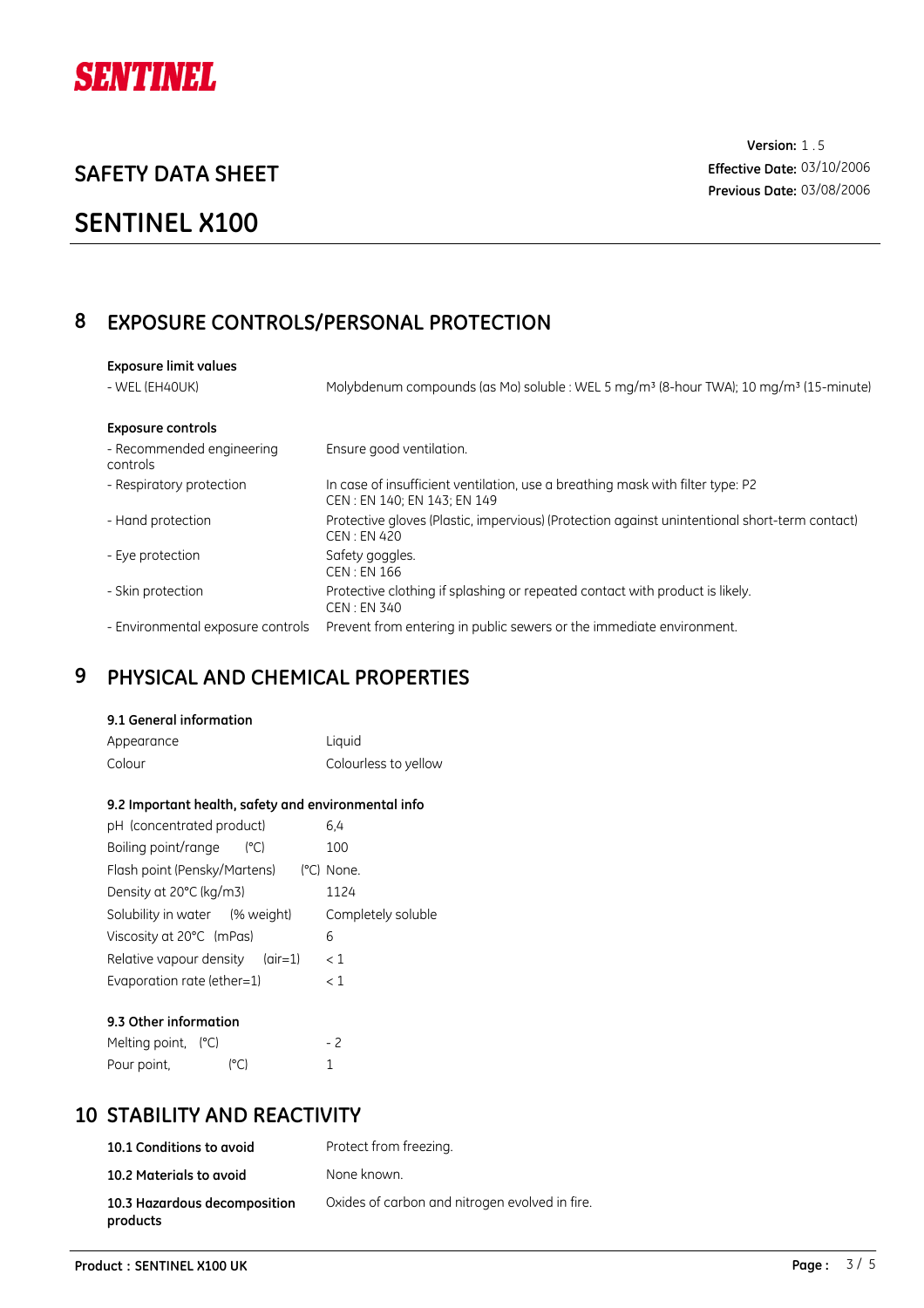

## **SENTINEL X100**

## **11 TOXICOLOGICAL INFORMATION**

### **Exposure hazard** - Inhalation **Prolonged or repeated exposure may cause transient irritation.** - Skin contact **Prolonged or repeated contact may cause transient irritation.** - Eye contact **Prolonged or repeated contact may cause transient irritation. Mammalian Test Data** - Oral LD50, rat (mg/kg) No information available.

- Ingestion **May cause slight gastrointestinal irritation.** 

## **12 ECOLOGICAL INFORMATION**

#### **Ecotoxicity**

| - Fathead minnow (mg/l)       | LC50: 3680<br>NOEL: 1680<br>96 hour Acute Toxicity<br>(Calculated data) |
|-------------------------------|-------------------------------------------------------------------------|
| - Daphnia Magna (mg/l)        | LC50:4080<br>NOEL: 2100<br>48 hour Acute Toxicity<br>(Calculated data)  |
| Persistence and degradability |                                                                         |
| - $COD$ (mgO2/g)              | 150 (calculated data)                                                   |
| P(X, F   max P(X   x))        | المقتمام اممقمان بمالممات                                               |

- BOD 5 (mgO2/g) 0 (calculated data) - BOD 28 (mgO2/g) 1 (calculated data)
- 
- Closed Bottle Test (% Degradation 2 (calculated data) in 28 days)
- TOC (mg C/g) 50 (calculated data)

#### **Bioaccumulative potential**

| - Bioaccumulation | Not bioaccumulating<br>(Refers to active component) Sodium molybdate                                                                                                                   |
|-------------------|----------------------------------------------------------------------------------------------------------------------------------------------------------------------------------------|
| Summary           | The product is not classified as dangerous for the environment.<br>The evaluation of environmental hazards is based on the concentration limits as set out in<br>directive 1999/45/EC. |

### **13 DISPOSAL CONSIDERATIONS**

| Disposal of product | According to Controlled Waste Regulations.                                                                                                                                              |
|---------------------|-----------------------------------------------------------------------------------------------------------------------------------------------------------------------------------------|
|                     | EWC (European Waste Code) recommendation: 16 03 06<br>16 Wastes not otherwise specified in the list.<br>16 03 Off-specification batches and unused products.<br>16 03 06 Organic wastes |
|                     | Depending on the origin and state of the waste, other EWC numbers may be applicable too.                                                                                                |

**Version:** 1.5 **Effective Date:** 03/10/2006 **Previous Date:** 03/08/2006